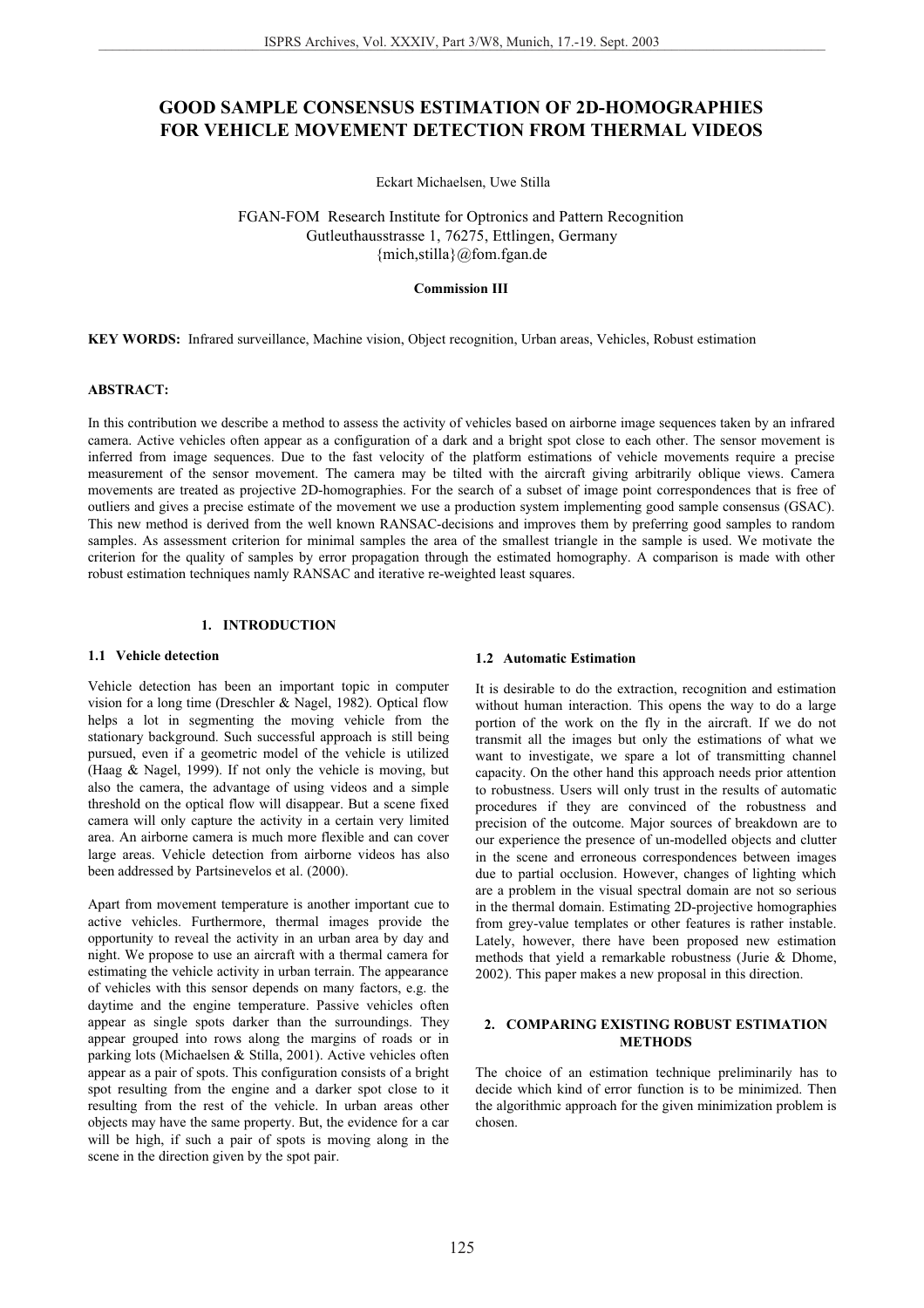#### **2.1 Error Functions for Homography Estimation**

Although we treat only 2D-projective homographies here, the assertions on the error function to be minimized easily generalize to problems like the estimation of similarities, fundamental matrices and trifocal tensors.

One straight forward possibility for an error function is the sum of absolute errors. Unfortunately, Euclidian point to point distance is not linear and not even differentiable. But there is, e.g. the point to line distance. Ben-Ezra et al. (1999) see an advantage in using such error function. Their approach leads to systems of linear in-equations that can be handled by simplex algorithms. Compared to quadratic errors, linear errors are less sensitive to outliers.

Another possibility for the choice of the goal function is the sum of the squared errors. Since the days of Gauss this has become the scientific standard approach known as LMSE (least mean square error). It has proven very useful in many domains. Moreover, LMSE will be the only correct optimal choice if the distribution of the errors is assumed to be normal. The sum of squares of the errors is a continuous and differentiable entity. Its analytic handling usually leads to linear equation systems that may be solved by standard techniques. For the remainder of this contribution we will therefore follow this line.

#### **2.2 Robustness in the Presence of Outliers**

Robust estimation of entities like homographies, fundamental matrices and trifocal tensors from sample correspondences has gained considerable attention. If outliers (erroneous correspondences) can not be avoided, a simple least square error approach will suffer severely even from a small percentage of outliers. Due to the square in the error, an extreme outlier will have an enormous impact on the calculations.

A straight forward approach to avoiding these difficulties is iterative re-weighting least squares (IRLS - Holland & Welsch, 1977). To this end the inverse of the residual of the least squares solution of each correspondence of the complete sample is used to re-weight the influence of it. Correspondences yielding a large residual error will be punished and correspondences yielding a small error will gain more influence. If a large portion of the correspondences is expected to be wrong, this may lead to local minima. The convergence of IRLS to the desired minimum is theoretically not guaranteed. It may end up with zero-error and thus infinite weight on an arbitrary minimal sample (quadruple with homographies) and random small weights on all other members. However, in practice we found that it does converge slowly but robustly to good solutions. IRLS-estimation of 2Dhomographies is available in publicly code libraries (ISBE, 2003). Proposals are made how to handle occlusion outliers and lighting changes within the IRLS-method (Jurie & Dhome 2002). The main advantage of IRLS is the avoidance of decisions.

Another approach frequently found is the random sample consensus method (RANSAC) (Fischler & Bolles, 1981). To this end the calculation is performed on small – often on minimal – samples. These are picked at random from the complete sample of correspondences. The result of the

calculation is tested on all the other correspondences giving a residual error. If this error is sufficiently small, the correspondence will be termed to be in consensus with the actual sample. After repeating this procedure for a predetermined number of such samples the search is terminated. The sample with the highest consensus is chosen and the corresponding consensus set is used to determine the estimation by mean squared error minimization. The disadvantage of performing early decisions is diminished by the use of decision theory for determining the threshold from statistics of relevant data and by using multiple decisions and the consensus principle. There is an elaborated theory for the choice of the two parameters (number of samples and threshold) from the usual portion of outliers, a standard deviation of the error of the position of inliers and a significance level (Hartley & Zisserman, 2000).

#### **3. GSAC: A NEW STRATEGY FOR ROBUST ESTIMATION OF HOMOGRAPHIES**

The quality of the estimation of homographies depends on the mutual positioning of the corresponding features. For improving the quality of the estimate we suggest to use good samples of corresponding features instead of random samples. We call this strategy "Good SAmple Consensus (GSAC)". To this end an assessment for samples has to be defined.

#### **3.1 Motivation of GSAC by Considering Error Propagation**

For airborne detection of vehicle movement in urban areas camera orientations close to nadir are used. For this situation we will not loose generality if we assume the true 2d homography H to be the identity. Let us assume a configuration of five points that are given as

$$
P_0 = \begin{pmatrix} 0 \\ -a \end{pmatrix} P_1 = \begin{pmatrix} 1 \\ 0 \end{pmatrix} P_2 = \begin{pmatrix} 0 \\ 1 \end{pmatrix} P_3 = \begin{pmatrix} -1 \\ 0 \end{pmatrix} P_4 = \begin{pmatrix} 0 \\ -1 \end{pmatrix}
$$

where 0≤a<1 is a parameter. The minimal sample size of four point correspondences is used. There are five possibilities to draw such a sample from the configuration characterized by the element that is not contained in the sample. One of the four sample points is assumed to be disturbed by a small error  $\varepsilon$ (see Fig. 1).



Figure 1. Quality of samples. a) benign configuration, b) unstable configuration. The sample is drawn as solid dots, while the test point is indicated as empty dot.

The influence of this error on the estimation of the homography He and on the displacement it causes for the test point is calculated. As test point we use the point that is not contained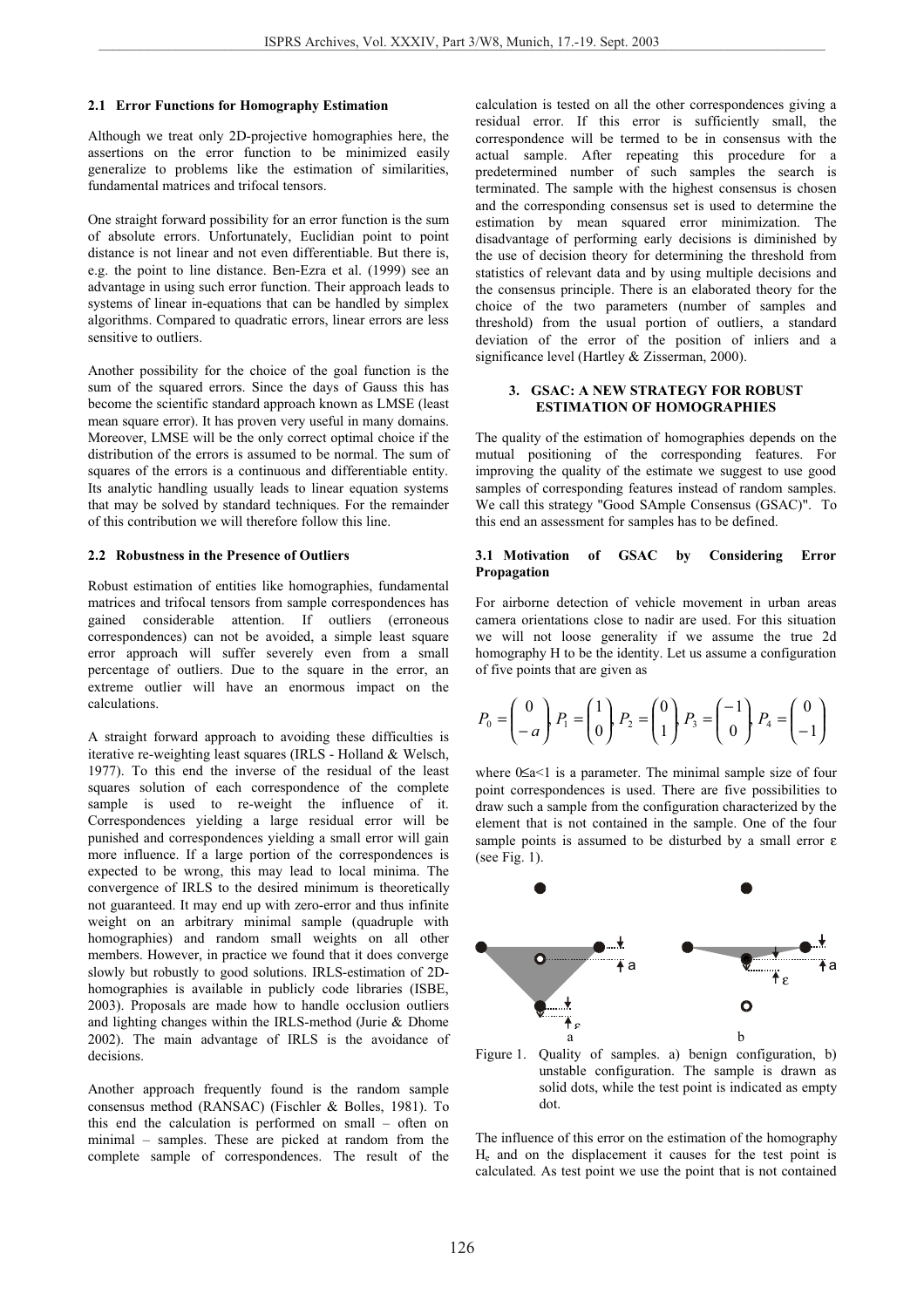in the sample. The first sample (Fig 1a) consists of the points  $P_1, \ldots, P_4$  (leaving out  $P_0$ ). We disturb the corresponding point for  $P_4$  in its second component by subtracting  $\varepsilon$  and get the estimation

$$
H_e = \begin{pmatrix} 1 & 0 & 0 \\ 0 & 1+\delta & 0 \\ 0 & \delta & 1 \end{pmatrix}, \text{ where } \delta = \frac{\varepsilon}{2+\varepsilon}.
$$
 (1)

This estimate is tested with the identity on  $P_0$  setting  $a_0=0$ ,  $a_1=0.1$  and  $a_2=0.5$ . Assuming  $\varepsilon=0.001$  we get for  $a_0$  a displacement error of zero (the x-axis is a fix point straight of  $H_e$ ). The displacement error for  $a_1$  is approx. 0.000054 and for a2 approx. 0.00037. We may average the squared displacement σ within the margins of our picture (e.g. x,y ∈ [-1,1]) using Eq. 2 and obtain a very small value  $\sigma \approx 0.00000016$ . We ascertain that such sample configuration is benign.

$$
\sigma = \frac{1}{4} \iint\limits_{x,y \in [-1,1]} \left[ \left( \frac{x}{\delta y + 1} - x \right)^2 + \left( \frac{(1+\delta)y}{\delta y + 1} - y \right)^2 \right] dx dy \tag{2}
$$

The second sample (Fig. 1b) consists of the points  $P_0, \ldots, P_3$ . (leaving out  $P_4$ ). Now we disturb the corresponding point for  $P_0$ in its second component by subtracting ε. This gives a homography estimation of the same matrix form

$$
H_e = \begin{pmatrix} 1 & 0 & 0 \\ 0 & 1+\delta & 0 \\ 0 & \delta & 1 \end{pmatrix}, \text{ but } \delta = \frac{\varepsilon}{a+a^2 + a\varepsilon}.
$$
 (3)

For  $a_0=0$  this will obviously not work. In fact the equation system will have a defect if three points of the sample are collinear. In this case the solution will not be unique. We test displacements with the identity on P4 for the other settings of parameter a. Setting  $a_1=0.1$  gives a displacement error of approx.  $0.018$  and for  $a_2=0.5$  approx.  $0.0027$ . That means, configurations with one point close to a straight through two other points should be avoided.

Also for this  $\sigma$  we may evaluate the integration within the image using Eq. 2. We obtain much larger mean squared errors than for the benign setting, namely  $\sigma \approx 0.00000115$  for  $a_2=0.5$ and  $\sigma \approx 0.00005376$  for a<sub>1</sub>=0.1. The latter is more than 300 times bigger than with the benign setting. Even if we consider that this is a squared entity and take the root, there will still remain a factor of approx 18 for the standard deviation.

Pure RANSAC will treat all samples equal. Two samples (leaving out  $P_1$  or  $P_3$ ) contain collinear triples and thus lead to a defect in the equation system. Two samples (leaving out  $P_2$  or  $P_4$ ) are instable. We did not treat the sample leaving out  $P_2$  but it is similar to the one leaving out P4. At least for small settings of the configuration parameter (e.g.  $a_1=0.1$ ) the test point will be falsely rejected from the consensus set, because the residuum is 18 times larger then σ. Only the fifth possibility (leaving out  $P_0$ ) leads to the correct consensus set of all five points. If the random choice of a RANSAC run happens to contain this sample, it will succeed. Otherwise it will fail.

In the GSAC strategy the samples are assessed according to the value q which is proportional to the area covert by the smallest of the four triangles contained. It can be calculated from the difference vectors  $(d_{i,x}, d_{i,y})^T = P_i - P_{(i-1) \mod 4}$  using

$$
q = \min_{i=0,\dots,3} \left| d_{i,x} d_{(i+1)\text{ mod }4,y} - d_{(i+1)\text{ mod }4,x} d_{i,y} \right| \tag{4}
$$

These triangles are shaded grey in Fig. 1. For the first sample leaving out  $P_0$  all four triangles have equal content one. The instable samples leaving out  $P_4$  or  $P_2$  contain the triangle  $P_0P_1P_3$ which has area a. For a small value of parameter a this will give a bad assessment. This assessment criterion also prefers samples that cover large areas of the image. The samples leaving out  $P_3$  or  $P_1$  contain collinear triples. They will gain assessment q=0. Finding the correct consensus is guaranteed.

#### **3.2 Implementing GSAC in a Production System**

The GSAC strategy is implemented in a production system (Stilla 1995). The interaction and interdependencies between objects in the store and productions is displayed by the production net (see Fig. 2).



Figure 2. Production nets for GSAC-estimation of homographies and vehicle movement detection

Production  $p_1$  combines clusters of objects INT\_PIXEL of the image resulting from an operator introduced by Foerstner (1994). The resulting objects INT\_POSI are located with subpixel accuracy due to averaging over the positions in a cluster weighted by the strength of the participating objects INT\_PIXEL. The objects INT\_POSI are assessed according to the overall mass of the underlying cluster. Production  $p_2$  performs the search for corresponding objects INT\_POSI from the other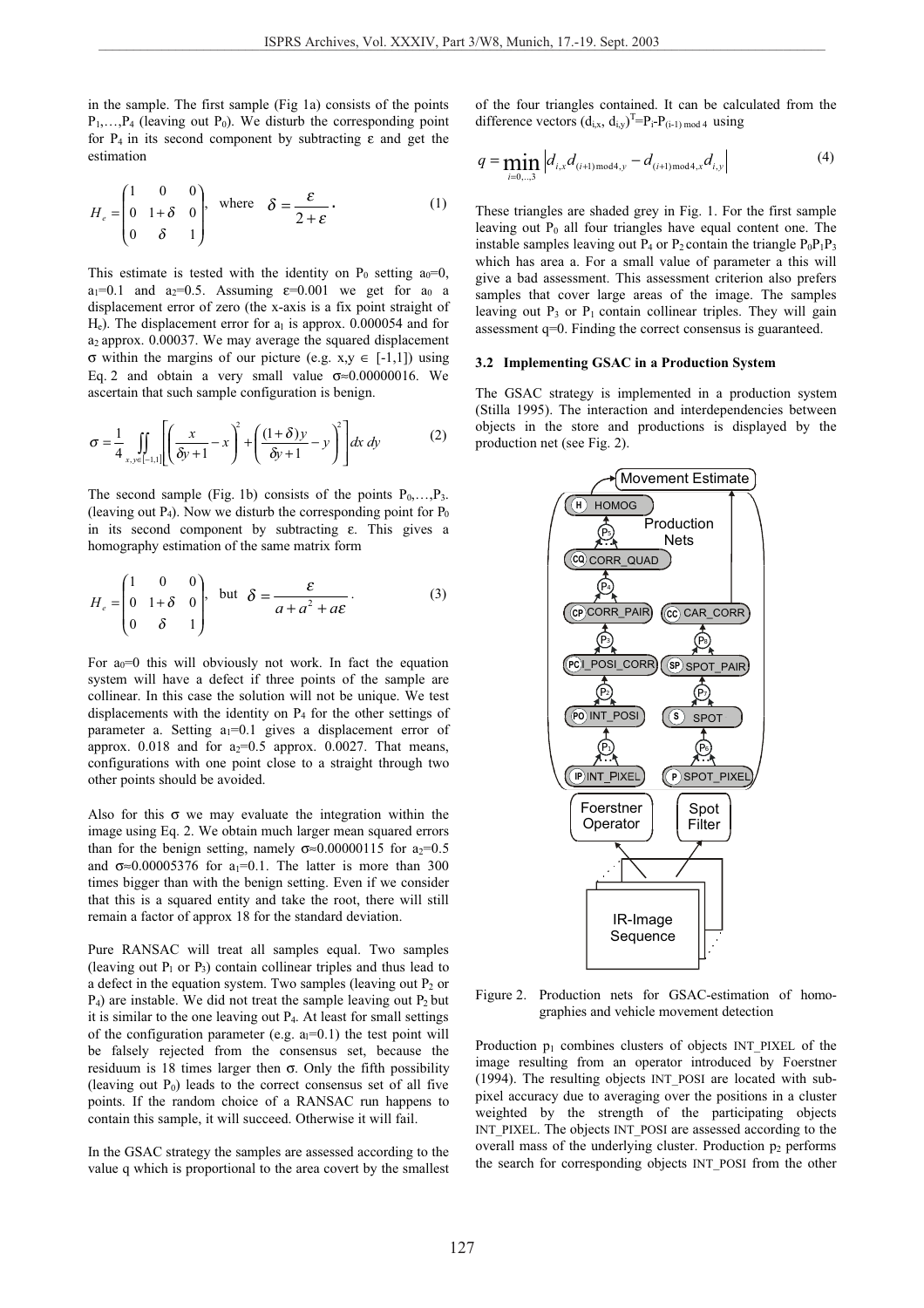frame of the image pair. If there is a suitable prior estimation of the homography (e.g. from the processing of preceding frames or external information), there may be quite narrow search regions to avoid excessive computation effort. The frames must not be directly adjacent in time. The resulting object INT\_POSI\_CORR is assessed using normalized grey-level correlation. These objects are used for estimations with IRLS and RANSAC, too.

Production  $p_3$  and  $p_4$  construct quadruple objects CORR\_QUAD. Objects CORR\_PAIR are used as intermediate step. They are assessed according to their distance, so that wide configurations covering as much of the image as possible are preferred. Objects CORR\_QUAD are assessed using the area criterion q (Eq. 4). The estimated homography matrix resulting from their position correspondences is stored as attribute. Production  $p_5$  operates on this matrix attribute domain and searches for a consensus set, i.e. a set of objects CORR\_QUAD with similar matrix attributes. The matrices are stored with h33 scaled to unity to remove the homogenous ambiguity. The neighbourhood for the similarity relation is defined logarithmically. This is preferred due to the different sizes of the entries. The translation entries  $h_{13}$  and  $h_{23}$  can be fairly large. The projective entries  $h_{31}$  and  $h_{32}$  are usually quite small, but their sign is important.

The resulting object HOMOG is assessed according to the number and assessments of its predecessors. The estimation of the homography itself is done using squared error sum minimization over the set of correspondence objects preceding the quadruples that directly contributed to the cluster.

Productions  $p_6$  to  $p_8$  search for vehicle cues. The corresponding objects SPOT\_PIXEL are based on a different pre-processing filter. Cars are formed from spot shaped objects which are extracted by a spot detector (own citation).

Productions  $p_6$  and  $p_8$  are similar to productions  $p_1$  and  $p_2$ . Production  $p_7$  assembles configurations of a cold and a hot spot close to each other into objects SPOT\_PAIR. IR-images of urban areas contain many of these objects which do not result from vehicles. The evidence for objects CAR\_CORR to represent a vehicle depends highly on its residual movement with respect to the best current estimation object HOMOG.

GSAC requires a data-driven control on the processing sequence. The application of productions is purely bottom-up. But, there is one exception. An object CAR\_CORR that had a considerable residual movement earlier in the search may be rejected later, because an improved estimation object HOMOG reveals it as being stationary.

## **3.3 Exploitation of Context and Additional Knowledge**

The combination of production systems with robust estimation of geometric entities allows including additional data, constraints, and knowledge into the estimation.

**3.3.1 Digital Maps**: Often there will be GIS-information available for the terrain which is observed. The building layer of such maps can be utilized to determine the correct setting in world coordinates. The road layer can be utilized to construct regions of interest for the vehicle search.

**3.3.2 Data from Inertial Systems and the Flight Control**: Often there will be data available about the aircrafts current position and heading, flying height and speed over ground, angular positions and changes in all three rotation axis. These data can be transformed into a priori homographies from one image to another and between images and GIS data. These can be used as expectations focussing the search on calculations that are probably less erroneous. Particularly, if there is evidence for no roll or nod rotations from the flight control, we may only accept small projective entries  $h_{31}$  and  $h_{32}$ .

#### **4. RESULTS AND DISCUSSION**

#### **4.1 Comparing IRLS, RANSAC and GSAC**

We applied different strategies to video sequences taken by a thermal camera from an aeroplane cruising over an urban area.



Figure 3. All correspondences in two example frames from a thermal image video (note the outlier at the moving car)

Fig. 3 displays a set of correspondence objects INT\_POSI\_CORR between two images with a time difference of 10 frames. The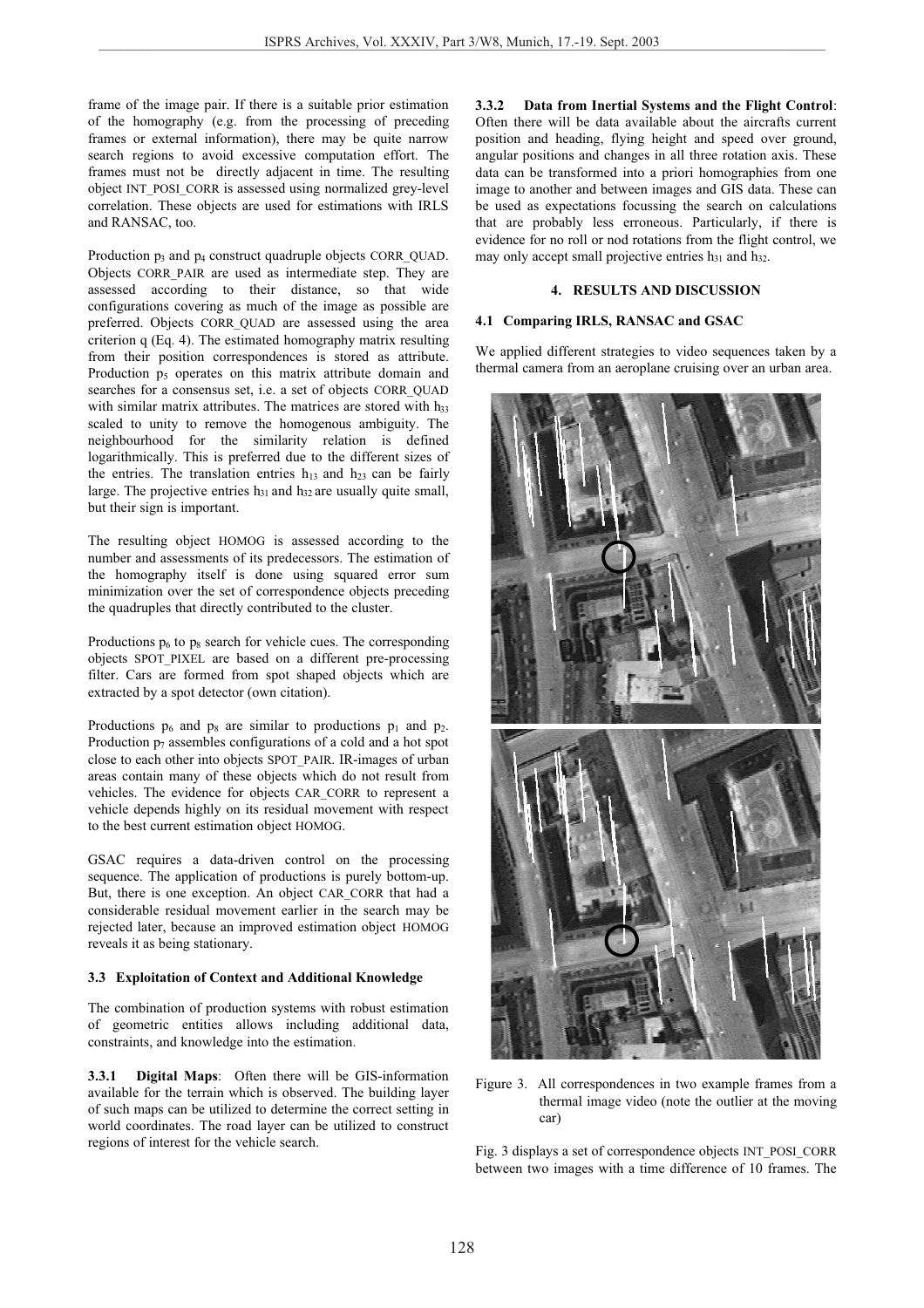slow moving vehicle on the horizontal road caused two outliers. Recall that correspondence of objects INT\_POSI must not be unique. In this example we obtained two correspondences from one interest position. The vehicle is moving fast enough and the frames are far enough apart, so that these correspondences are easily detected as outliers by all three strategies. We assess the methods due to their choice of the correct correspondences they tend to reject.

**4.1.1 IRLS:** In Fig. 4 we displayed correspondences that have at least 1/7 of the weight of the best correspondence. The iterations were stopped after 20 steps. It shows that IRLS tended to put the highest weights on correspondences in the upper right triangular area.

One important correct correspondence on a bright spot (see Fig. 4, lower left area) gains a weight of less than 1/9 of best correspondence. The resulting homography-estimation yields highest precision in the middle of the region covered by the displayed sample. The moving car is located outside of this region. Still it is sufficient to detect the movement.



Figure 4. Correspondences preferred by IRLS

**4.1.2 RANSAC:** Vehicles may move arbitrarily slow. Therefore, a reasonable threshold for RANSAC-decisions needs statistic investigation on velocities of cars in the observed region. The behaviour of RANSAC highly depends on the choice of the threshold parameter.

For the run displayed in Fig. 5 we chose a threshold of 4 Pixel for the maximal displacement. 21 quadruples of correspondences were chosen at random. The one with the highest consensus is highlighted by surrounding the bright lines with a black margin. The white lines mark the consensus set. One important correspondence on the building roof vertex (Fig. 5, upper right area) is missing in this set (comp. Fig. 3 and Fig. 4). Recall that RANSAC is performing hard decisions. All correspondences in the set gain equal weight, while the others don't count at all. This makes such a rejection more serious than with the soft weighting in IRLS. For the purpose of estimating the velocity of the vehicle this set happens to be

quite good, because the vehicle is within the convex hull of the positions of the correspondences.



Figure 5. RANSAC consensus set with underlying sample emphasized

**4.1.3 GSAC:** Fig. 6 shows the correspondence objects INT\_POSI\_CORR preceding the homography estimation object HOMOG which has the best assessment.



Figure 6. GSAC consensus cluster

This sample only contains 12 correspondence objects INT POSI CORR, but these are spread all over the image. The homography estimation from this sample is very well suited for detecting moving vehicles.

## **4.2 Discussion**

For robust estimation the standard deviation of the positioning of features has to be determined. The accuracy of the correlation supported location procedure should be below one